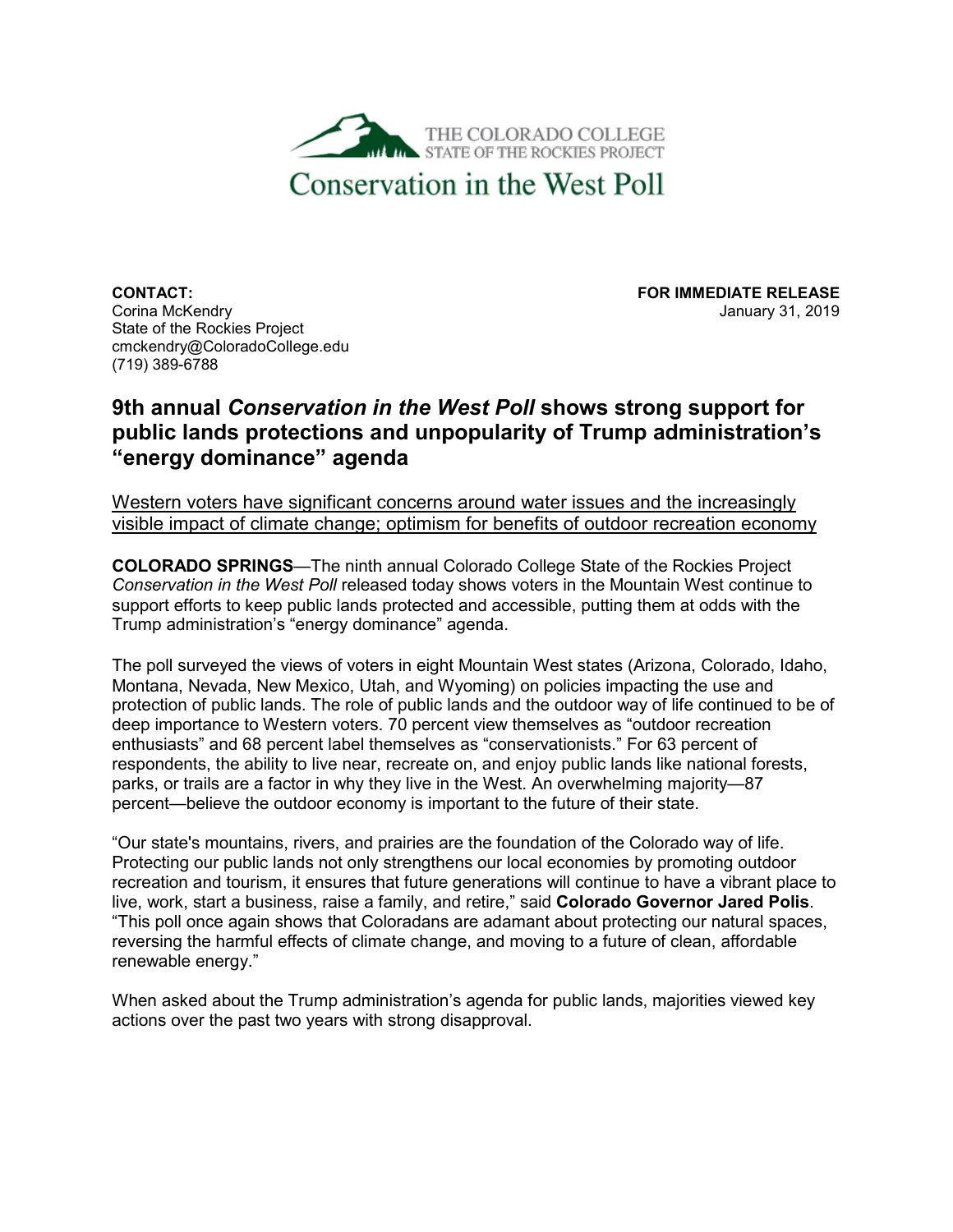| Recent Trump administration action on public lands                                                                                                                                             | Good<br>Change | Bad<br>Change |
|------------------------------------------------------------------------------------------------------------------------------------------------------------------------------------------------|----------------|---------------|
| Removing national monument protections from lands in the West which<br>contain archaeological and Native American sites, but also have oil, gas and<br>mineral deposits                        | 13%            | 66%           |
| Reducing the amount of time that the public can comment on proposed<br>changes affecting public lands, such as leasing for oil and gas or mining                                               | 17%            | 55%           |
| Removing Clean Water Act protections from smaller streams and seasonal<br>wetlands                                                                                                             | 17%            | 60%           |
| Allowing increased oil and gas production on eighty percent of the "critical"<br>habitat" that Western states had identified in 2015 in order to try and restore<br>the threatened sage grouse | 21%            | 50%           |

"Over the history of the *Conservation in the West Poll*, we have consistently seen bipartisan support for protecting public lands and outdoor spaces," said **Corina McKendry, Director of the State of the Rockies Project and an Associate Professor of Political Science at Colorado College**. "That a leadership agenda out of step with those values is met with disapproval in the West is no surprise, although the rejection of the current administration's priorities is particularly intense here."

Looking forward, voters in the Mountain West want the newly elected Congress to challenge the Trump administration's priorities on national public lands. Just 24 percent want Congress to ensure the production of more domestic energy by maximizing the amount of national public lands available for responsible oil and gas drilling and mining. That is compared to 65 percent who prefer Congress ensures the protection of clean water, air quality, and wildlife habitat while providing opportunities to visit and recreate on national public lands.

Impacts of uncontrollable wildfires and water issues topped the list of voter concerns this year. Those concerns are associated with the impacts of climate change, which 46 percent of voters view as a very serious or extremely serious problem in their state—a steady increase over the duration of the history of the poll. 67 percent of voters believe wildfires are more of a problem than ten years ago, with changes in climate and drought being the top reasons given for the shift. Voters also have significant concerns about water levels in the West; 67 percent view water supplies as becoming less predictable every year.

Solar power and wind power ranked highest among energy sources voters said they would like to see encouraged in their state. Voters also gave strong majority support for a variety of potential efforts at the state level to conserve land, water and wildlife, including migration corridors for species including deer and elk. Notably, 68 percent of voters said they would support a small increase in local taxes to fund those projects.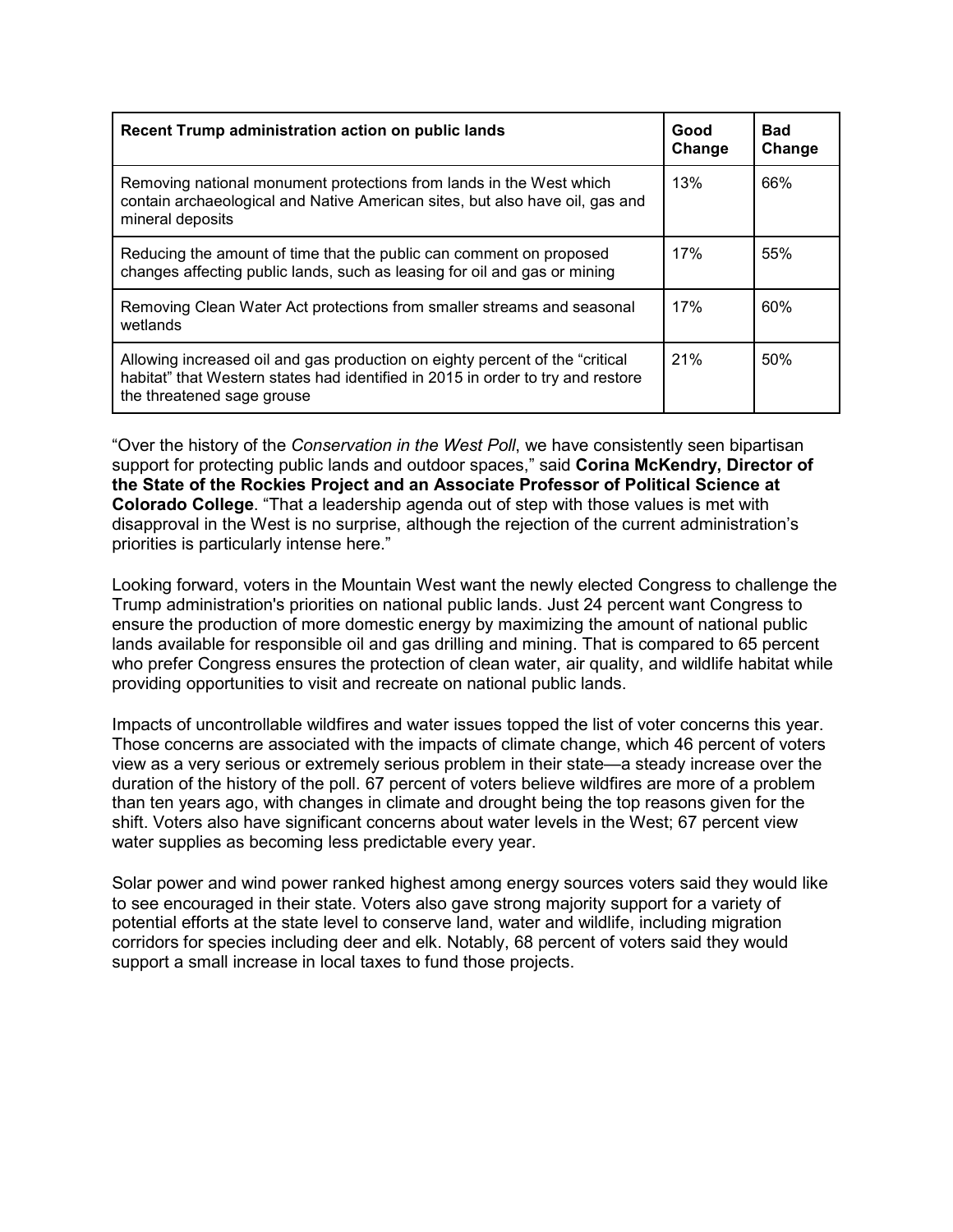| <b>State conservation effort</b>                                                                   | <b>Support funding</b> |
|----------------------------------------------------------------------------------------------------|------------------------|
| Protecting and restoring the health of rivers, lakes and streams                                   | 81%                    |
| Conserving sensitive areas which the state has identified as critical wildlife habitat             | 71%                    |
| Conserving natural areas, such as native prairies or forests                                       | 66%                    |
| Ensuring opportunities for outdoor recreation like hiking, fishing or camping                      | 64%                    |
| Conserving land corridors which wildlife like deer and elk use for migration                       | 68%                    |
| Providing incentives for landowners to conserve lands as natural areas rather than<br>develop them | 56%                    |
| Managing forests to help prevent catastrophic wildfires                                            | 84%                    |

"The poll underscores that people living in the West are overwhelmingly outdoor recreationists. Whether they enjoy the outdoors through hiking, biking, fishing, or camping with family and friends, our outdoor recreation lifestyle translates to healthy communities and healthy economies across the West," said **Amy Roberts, executive director of Outdoor Industry Association.** "The poll also shows that most of us want our elected officials to support policies that protect and maintain access to our public lands and waters. We hope they now take an opportunity to build bipartisan support on these issues."

This is the ninth consecutive year Colorado College has gauged the public's sentiment on public lands and conservation issues. The 2019 Colorado College *Conservation in the West Poll* is a bipartisan survey conducted by Republican pollster Lori Weigel of New Bridge Strategy and Democratic pollster Dave Metz of Fairbank, Maslin, Maullin, Metz & Associates.

The poll surveyed at least 400 registered voters in each of eight Western states (Arizona, Colorado, Idaho, Montana, Nevada, New Mexico, Utah, and Wyoming) for a total 3,204-person sample. The survey was conducted between January 2-9, 2019 and has a margin of error of ±2.65 percent nationwide and ±4.9 percent statewide. The full survey and individual state surveys are available on the [State of the Rockies website.](https://www.coloradocollege.edu/stateoftherockies/conservationinthewest/)

###

## **About Colorado College**

Colorado College is a nationally prominent four-year liberal arts college that was founded in Colorado Springs in 1874. The college operates on the innovative Block Plan, in which its 2,000 undergraduate students study one course at a time in intensive three and a half-week segments. For the past sixteen years, the college has sponsored the [State of the Rockies](https://www.coloradocollege.edu/stateoftherockies/)  [Project,](https://www.coloradocollege.edu/stateoftherockies/) which seeks to enhance public understanding of and action to address socioenvironmental challenges in the Rocky Mountain West through collaborative student-faculty research, education, and stakeholder engagement.

## **About Fairbank, Maslin, Maullin, Metz & Associates**

Fairbank, Maslin, Maullin, Metz & Associates (FM3)—a national Democratic opinion research firm with offices in Oakland, Los Angeles and Madison, Wisconsin—has specialized in public policy oriented opinion research since 1981. The firm has assisted hundreds of political